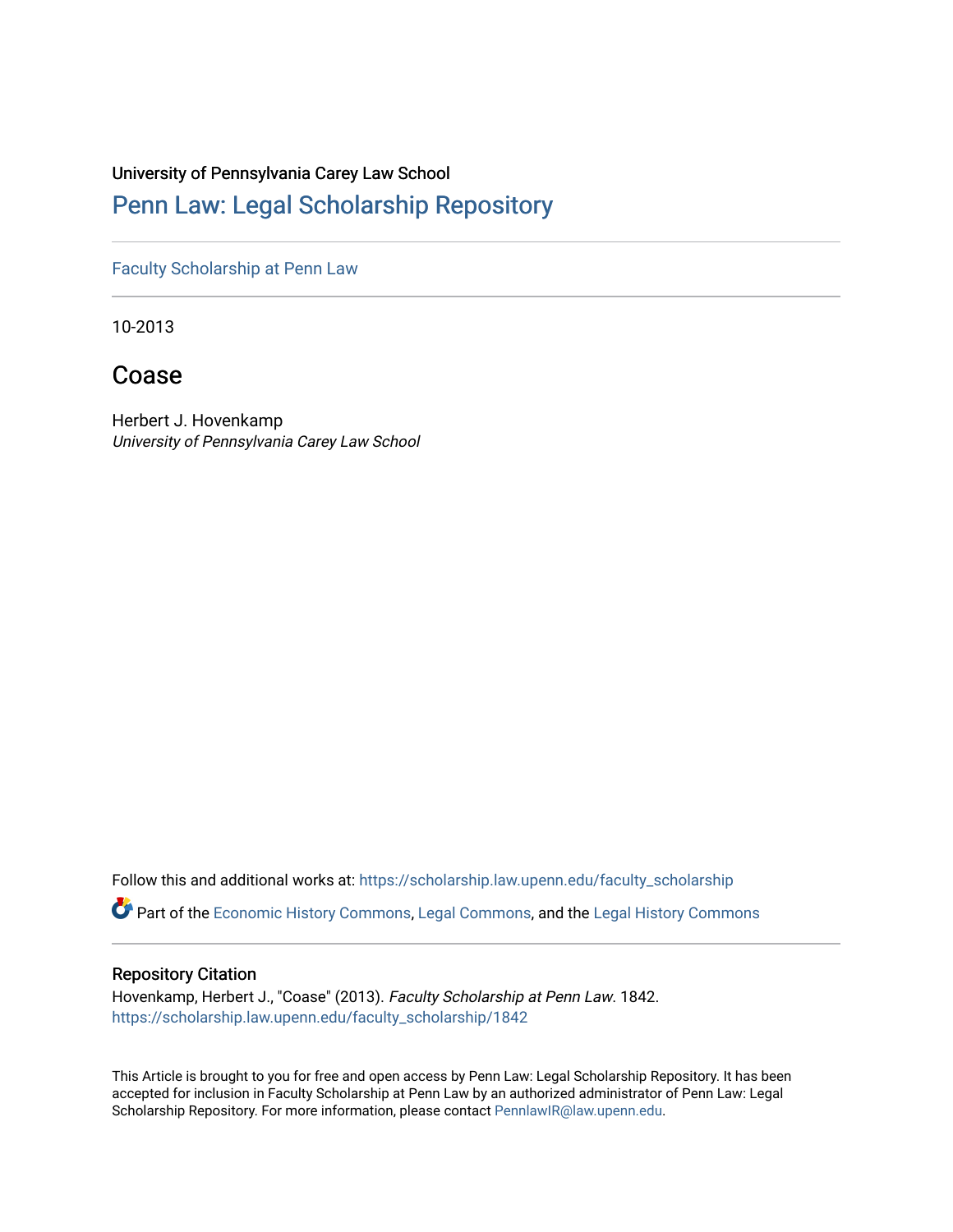l

#### **COASE**

### Herbert Hovenkamp<sup>\*</sup>

Ronald Harry Coase (1910-2013) was born in suburban London. His father worked for the British post office as a telegraph operator, as did his mother until marriage. Coase attended the University of London and then the London School of Economics, receiving a Bachelor of Commerce degree in 1932. After lectureships at Dundee and Liverpool he returned to LSE from 1935 to 1951. He then moved to the United States to the State University of New York at Buffalo. In 1958 he went to the University of Virginia, and in 1964 to the University of Chicago. For a time he was editor of the *Journal of Law and Economics*. Coase received the Nobel Prize in Economics in 1991. By his own admission, he did not like mathematics – a fact that set him apart from most of the economists of his generation.

Coase was hardly the most prodigious writer among Nobel laureate economists, but what he wrote was highly influential. Indeed, in a real sense he may be called the father of the discipline of law and economics. His reputation rests heavily on two articles. "The Nature of the Firm" (Coase, 1937) was written during the period 1932- 1934, while Coase was an assistant lecturer at the School of Economics and Commerce, Dundee, Scotland (Coase, 1994). He wrote "The Problem of Social Cost" (Coase, 1960) while he was at the University of Virginia.

Coase has stated that "The Nature of the Firm" was conceived in 1931 and essentially finished in 1934. He was in his early twenties and just beginning his academic career. His article was intended to address a different issue than the ones that eventually made it prominent. Marginalists since the great industrial economist Alfred Marshall at Cambridge were troubled about why a single industry contains firms of different sizes and structures. For example, if fixed costs were at all substantial, one might expect the market to be taken over by a single firm, which would have lower per unit costs than any rival. In the highly influential eighth edition of his *Principles of Economics* (1920) Marshall developed the idea of the "representative firm," a hypothetical mature firm with "normal" cost characteristics, although individual firms in various stages of development could vary. Marshall never specified precisely what made a firm "representative," and identifying it was like identifying the "representative" tree in a forest (Marshall, 1890; 1920).

This analytically unsatisfactory theory led to criticism and attempts at refinement. One influential critique was American economist John Maurice Clark's book on fixed costs (Clark, 1923), which addressed the problem in terms of diverse technologies and

<sup>\*</sup> Ben V. & Dorothy Willie Professor of Law and History, University of Iowa. Thanks to Erik Hovenkamp and Robert T. Miller for commenting on a draft.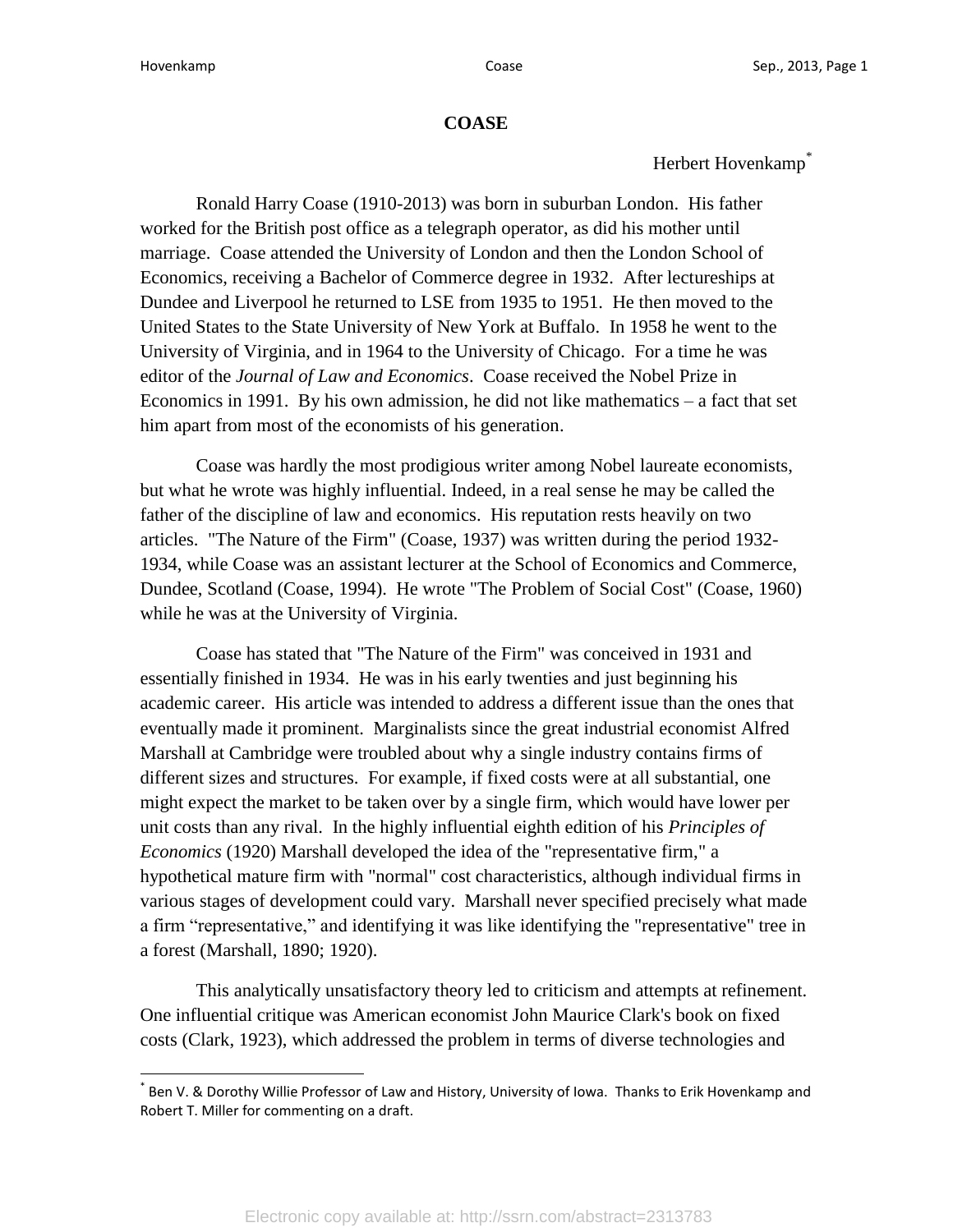pricing strategies: scale economies don't produce a single firm because firms are not identical. The subsequent rise of theories of product differentiation made the idea of a "representative" firm obsolete in microeconomics, although it retained more traction in macroeconomics, particularly in Keynes. Firms in differentiated markets can have quite different sizes and structures. They compete by appealing to divergent consumer tastes.

In 1928 Lionel Robbins, head of the London School of Economics, strongly criticized Marshall's concept of the representative firm for failing to apply the very marginalist rigor that Marshall himself advocated. (Robbins, 1928). Arthur Cecil Pigou, Marshall's successor at Cambridge, developed the idea of the "equilibrium firm," arguing that a firm will expand when its marginal cost is lower than the market's supply price, but contract when it is higher. The equilibrium firm is one whose marginal cost just equals the market supply price. In 1931 Cambridge economist E.A.G. Robinson added in *The Structure of Competitive Industry* that "management costs" must also be considered in any question about firm size and structure (Robinson, 1931; Hovenkamp, 2011). So Coase was not writing on a clean slate.

This history explains Coase's strange paean to Marshall in the opening paragraphs of "The Nature of the Firm." Coase stated his intent to use "two of the most powerful instruments of economic analysis developed by Marshall, the idea of the margin and that of substitution, together giving the idea of substitution at the margin." (Coase, 1937). By 1937 the ideas of marginalism and substitution to equilibrium had become conventional in economics. They were not worth mentioning, except that Coase was pointing out a gap in Marshall's approach. Coase then observed that marginal cost includes all relevant incremental costs, including what he termed "marketing costs," by which he meant "the costs of using the price mechanism." The term "transaction costs," for which Coase is now popularly associated, did not appear in this article.

Coase's highly elegant model argued that for every production or distribution decision a firm compares alternative approaches, including purchase on the market as an alternative to internal production, by various means. Internal production, internal management, and use of external markets are all costly. The firm's management selects the alternative that maximizes firm value. The aggregate of these decisions accounts fully for the firm's size and "shape" -- that is, the variety of markets in which it operates and the extent of its vertical integration. The elegance of Coase's argument lay not only in its simplicity, but also its enormous range, extending far beyond vertical integration itself to such questions as whether to differentiate one's product, use more or less centralized governance, equity or debt financing, and the like. In the process "The Nature of the Firm" developed a powerful theme that came to dominate Coase's work -- namely, a property right and a contract are simply alternative ways of getting something done. For example, an automobile maker's decision whether to build its own spark plugs or purchase them is simply a choice between property and contract.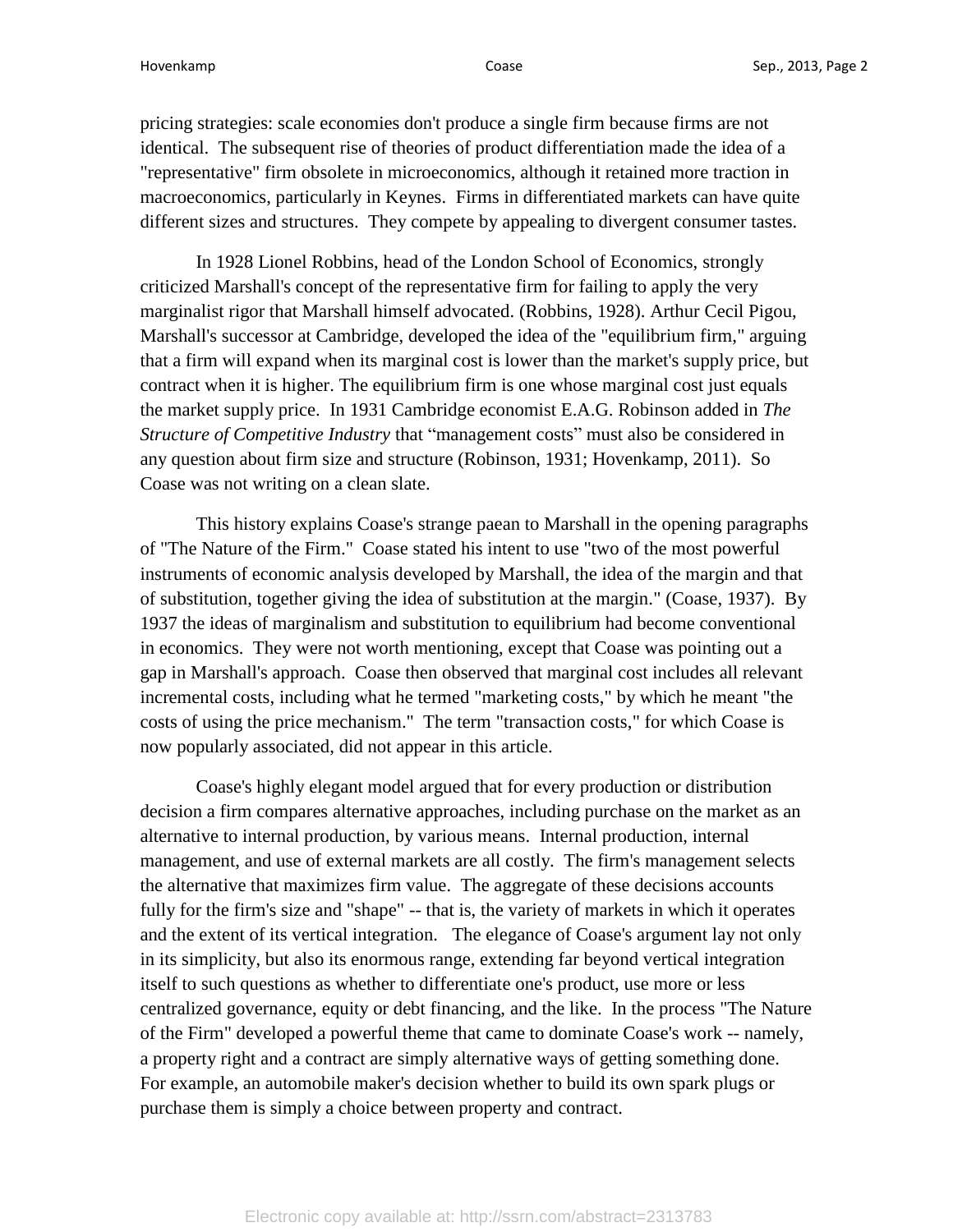Over his career Coase repeatedly criticized "blackboard" economists who abstracted from reality, repeatedly calling for more empirical research. (e.g., Coase, 1992). But the empirical research that went into "The Nature of the Firm" is minimal. Coase visited a few firms, conducted a very few interviews, and overheard some phone calls about procurement. His theory was purely analytic in the British tradition, assuming how a rational actor would select among alternative production decisions.

"The Nature of the Firm" lay ignored for thirty years after its publication, with leading texts on industrial organization not even mentioning it (e.g., Bain, 1959). In 1942 the prominent economist and public intellectual Kenneth E. Boulding wrote an article discussing the leading literature on the theory of the firm over the preceding ten years, but did not cite Coase's article (Boulding, 1942). It was finally re-discovered after "The Problem of Social Cost" was published in 1960 (Cheung, 1983).

In 1959 Coase published an article arguing that an auction-style market would be a better way to allocate radio spectrum than the largely political arrangements currently in use:"...it is not clear why we should have to rely on the Federal Communications Commission rather than the ordinary pricing mechanism to decide whether a particular frequency should be used by the police, or for a radiotelephone, or for a taxi service...." (Coase, 1959) That article contained this insight that came out of "The Nature of the Firm," but became the basis of "The Problem of Social Cost" a year later. Speaking of a cave, Coase noted that the law of property determines who owns it. However,

...the law merely determines the person with whom it is necessary to make a contract to obtain the use of the cave. Whether the cave is used for storing bank records, as a natural gas reservoir, or for growing mushrooms depends, not on the law of property, but on whether the bank, the natural gas corporation, or the mushroom concern will pay the most in order to be able to use the cave. (Coase, 1959, at 25).

The principal purpose of governmental spectrum allocation, Coase observed, was to prevent interference that occurred when spectrum assignments conflicted with one another. Coase introduced the case of Sturges v. Bridgman (1879), a nuisance dispute involving a physician who shared a building with a confectioner. The thumping of the confectioner's mechanical mortar and pestle interfered with the physician's use of his stethoscope. Coase pointed out that neither *Sturges* nor the spectrum case involved conflicts between a wrongdoer and a victim. They merely represented inconsistent property interests. In a well functioning market the interest would go to the person who was willing to pay the most for it.

Coase elaborated on this theme a year later in "The Problem of Social Cost." (Coase, 1960). His foil was no longer the FCC but rather Pigou, who had died the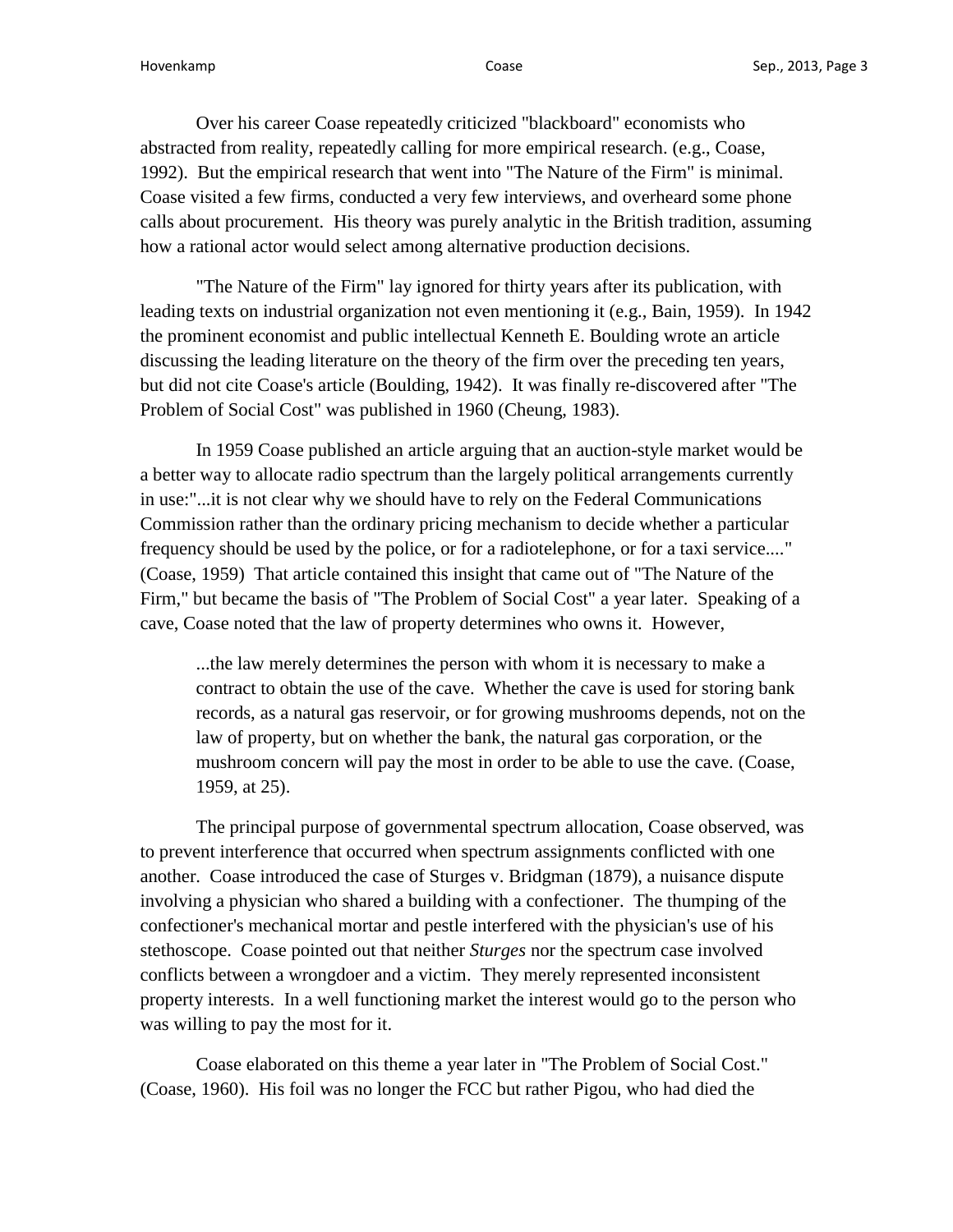previous year. Pigou was the first neoclassical economist to write extensively about how the costs of moving resources should be factored into economic analysis, although his concept of "costs of movement" was more inclusive than Coase's "transaction costs." Pigou argued that in cases involving multiple, unorganized users of rivalrous resources, individuals would tend toward excessive use. In such cases the state should intervene with taxes or regulations designed to encourage efficient use. One example, that Pigou gave and Coase discussed was the factory that belched smoke, injuring downwind landowners. Clean air was the resource in question. To the extent the factory did not bear the full social cost of dirty air it would overpollute. Pigou argued that the factory should be given legal liability so as to reduce or eliminate the smoke, or else assessed a tax that was "equivalent in money terms to the damages it would cost." (Pigou 1932, Ch. 9). Coase argued that it was incorrect to think of the factory as the "wrongdoer" and the property owners as victims. Both performed useful social activity that were simply inconsistent uses of land. His second point was that without transaction costs private bargaining would address the problem, not necessarily by shutting the factory down, but rather by assigning the right to whoever valued it most highly.

Coase did not invent the term "Coase Theorem." That credit belongs to George J. Stigler, Coase's colleague at Chicago. Stigler also provided this definition: "Under Perfect Competition Private and Social Costs will be Equal." (Stigler, 1966, p. 113) The definition was probably intended to capture Coase's differences with Pigou.

Stigler's initial definition caught Coase's insights very poorly. Coase's paper had virtually nothing to do with perfect competition. The markets in "The Problem of Social Cost" are largely bilateral monopolies, and Coase readily acknowledged that the price at which legal entitlements in such markets are transferred is indeterminate. Under perfect competition prices are at marginal cost. Finally Stigler's definition trivializes the Coase Theorem by turning it into a minor and fairly obvious corollary of the First Welfare Theorem, which was already well known when "The Problem of Social Cost" was published. (Blaug 2007). Coase corrected Stigler's statement to say "with zero transaction costs private and social costs will be equal." (Coase, 1988, p. 158). Stigler later revised his definition to state "when there are no transaction costs the assignments of legal rights have no effect upon the allocation of resources among economic enterprises...." (Stigler, 2003, at 77).

As formalized, the Coase Theorem is said to have two parts, or perhaps two different applications, which are not mutually exclusive. First, an "efficiency" thesis states that if transaction costs are zero, then the initial allocation of a right is irrelevant to efficiency because the right will be traded to its highest value user. The final allocation maximizes private value among the bargainers. It also maximizes social value, *provided* that no outsider to the bargain is adversely affected -- that is, there are no negative externalities. Second, an "invariance" thesis states that if transaction costs are zero, then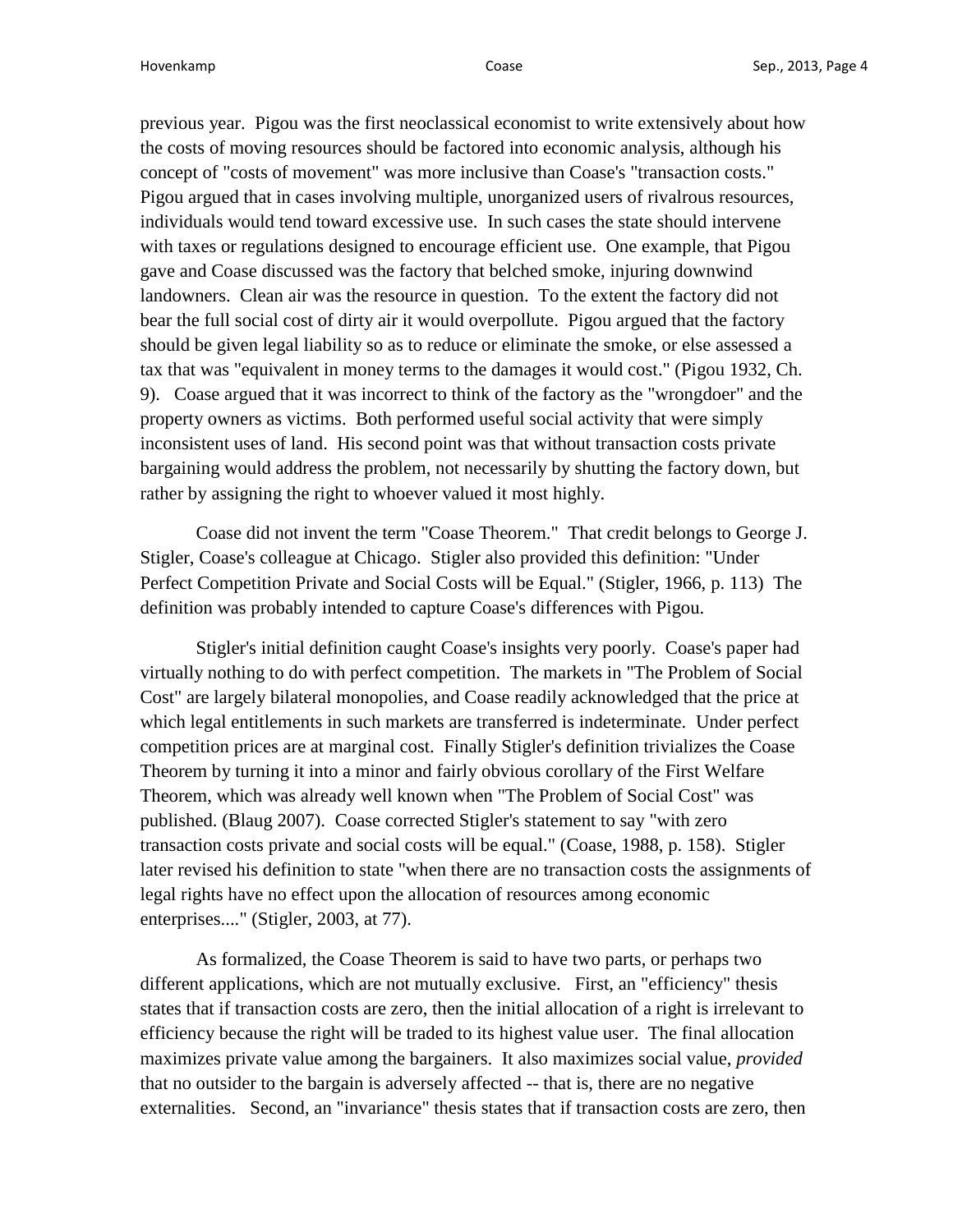where the right ends up is invariant to the underlying legal rule that creates it --"irrespective of the initial assignment of rights." (Coase, 1992). One limitation is that the right must be "alienable," meaning that the parties can contract around it through settlement. For example, in *Sturges* it does not matter whether Bridgman's mortar and pestle is or is not declared a nuisance. Whether the machine is shut down depends entirely on whether Sturges values the right to be free of the noise more than Bridgeman values the right to use the machine. One problem with "inalienable" legislated rights is that the parties cannot bargain around them. For example, if a zoning law prohibited the use of Bridgeman's machine, then the parties could not bargain to the efficient solution if use of the machine was more valuable than the interference it caused. At least for biological actors, the endowment effect can undermine the invariance thesis if an actor's willingness-to-accept for a particular right is greater than his willingness-to-pay. (Hovenkamp, 1990; Kahneman, et al, 1990).

Writing about the Coase Theorem has been voluminous, making "The Problem of Social Cost" the most cited law review article of all time. It drew an almost immediate response in tort and property law, two areas where the infant law and economics movement cut its teeth. In 1964 University of Chicago law professors Walter Blum and Harry Kalven acknowledged its importance in an article on tort liability. They observed, however, that the actors in Coase's account were neighbors well aware of the accident possibilities before they occurred. The Theorem would not work for automobile accidents, however, because prior to the accident the parties would not be in a position to negotiate over such issues as right of way. (Blum & Kalven, 1964; see Medema, 2013).

By contrast, Guido Calabresi developed an alternative that relied on objective criteria for determining who would have won a bargain had the parties been able to negotiate. In such cases liability should be assigned to the "least cost avoider." (Calabresi, 1970) From there the debate spread into numerous areas, including questions such as when strict liability was a more efficient tort rule than negligence. In property law the literature considered whether common law rules such as nuisance or else private restrictive covenants were effective alternatives to zoning. (E.g., Ellickson, 1973).

Another issue was the choice between "alienable" rules that could be privately bargained and "inalienable" rules that could not be. (Calabresi and Melamed, 1972). Generally speaking, private injunction rules with alienable entitlements set up a mechanism like the one Coase contemplated. The rule creates a property interest in a plaintiff, if entitled to the injunction, but permits the parties to bargain around it. By contrast, a pure damages rule permits the conduct to continue but may require one person to pay the other an amount determined by the court. Once again, however, the parties are free to negotiate their own private arrangement. An "inalienability" rule, by contrast, assigns the right in one way and prohibits the parties from changing it by private agreement.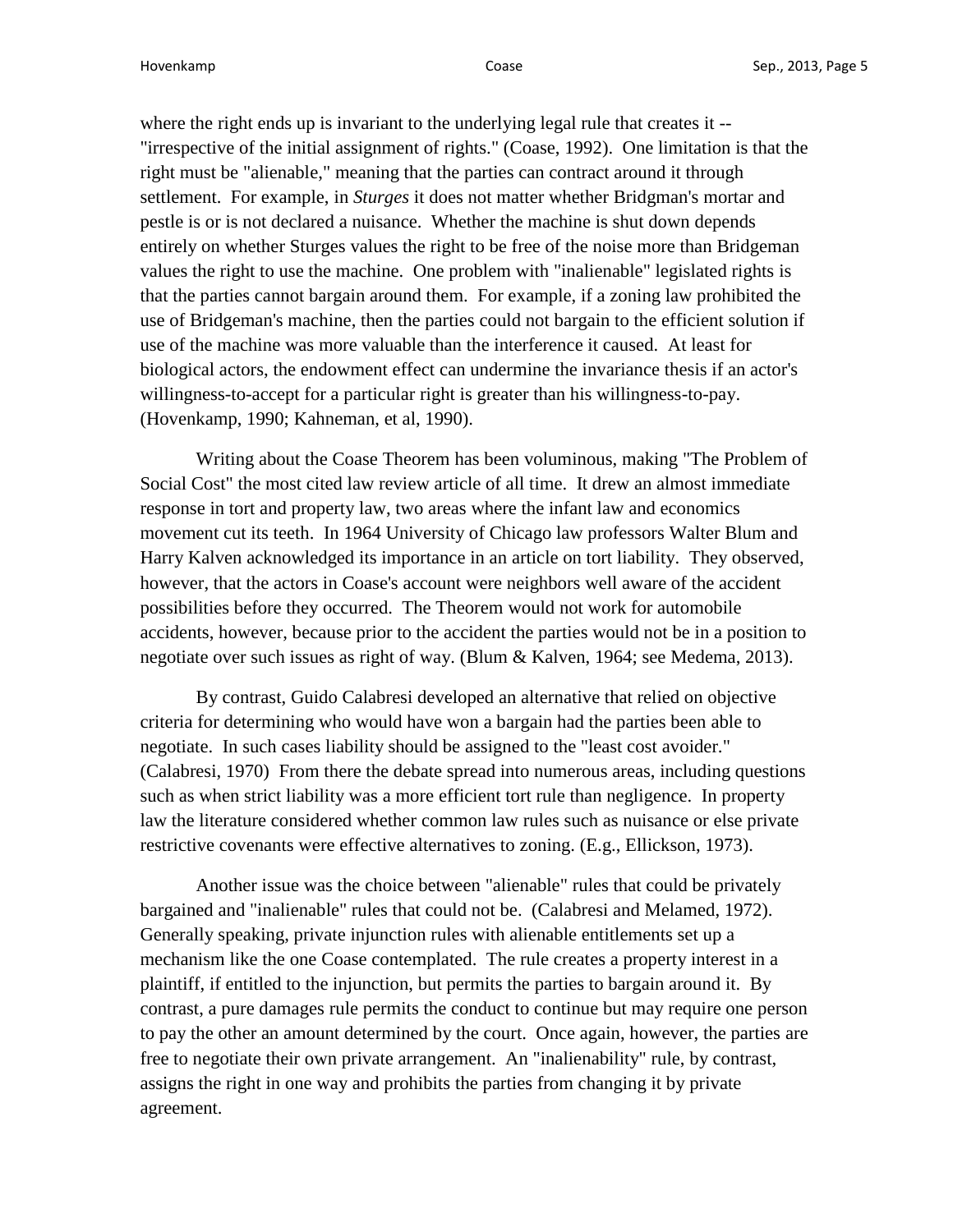Generally speaking, inalienability rules make the most sense when transaction costs are high, meaning that the parties are unlikely to reach the efficient bargain, *provided* the State can by objective means determine which party would have won the right in a free bargain. For example, the common law rule requiring cars to yield to trains at grade crossings ordinarily creates an inalienability rule. When both are speeding toward the intersection, the car and the train are not in a good position to bargain over the right of way. Further, the costs of stopping and restarting are much higher for the train than for the car. So the state assigns the right of way to the train.

The choice between injunction rules and damages rules is more problematic. One view is that injunction rules are preferred when transaction costs are low and the parties are likely to bargain to an efficient result. By contrast, damages rules are superior when value determination is complex, perhaps because multiple parties are involved or there might be holdouts. One critique of this view is that it implicitly assumes that the court is a better decision maker than the parties themselves. (Polinsky, 1980; Krier & Schwab, 1995) The common law, it should be noted, tends to prefer injunctions more as damages are more difficult for an external observer to calculate. For example, breach of an agreement to sell land, thought to be unique, is usually remedied by specific performance. However, breach of an agreement to sell a commodity is generally remedied by expectancy damages. In 1972 then Professor Richard A. Posner analyzed these and many other questions in his regularly updated book *Economic Analysis of Law*, which was explicitly indebted to Coase and in a real sense institutionalized law and economics in legal analysis.

A "Coasean market" is one in which all affected parties must agree before a particular transaction can occur. In a traditional neoclassical market, by contrast, there might be thousands of buyers and sellers but only one of each is necessary to a deal. For example, when one buyer purchases bread from one seller the rest of the market does not participate and is largely indifferent. The difference among markets is readily apparent in a case such as Sturges v. Bridgeman. While Victorian London contained thousands of physicians, confectioners, and suitable houses, the "market" that Coase discusses involved a single seller, a single buyer, and a single duplex house. In the long run either Sturges or Bridgeman could avoid the conflict by moving way, thus indicating that Coase's focus is not merely on a very tiny market but also on the short run. This small grouping is a market to the extent that the costs of exiting exceed the costs of reaching a bargain and staying. One important impact of the Coase Theorem was to increase economists' focus on very small markets, such as the two parties to a tort dispute, a few homeowners in a subdivision, a husband and wife, or the relation between shareholders, creditors, and managers in a single firm.

The requirement that all parties in a Coasean market must agree poses difficulties as the number of parties increases or their interests are more diverse. For example, a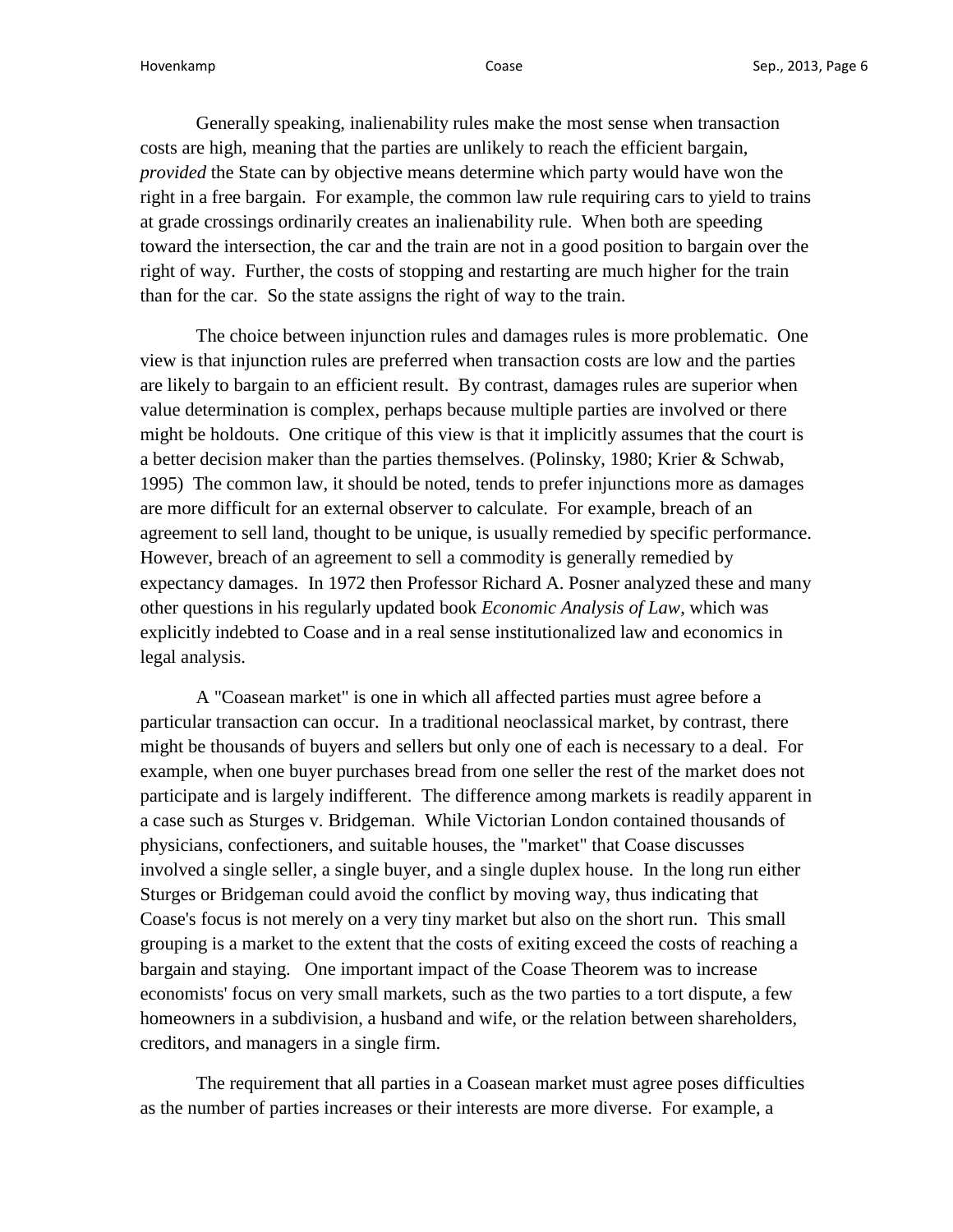smokestack factory might willingly compensate 100 downwind landowners in order to keep running. But each one may be entitled to an injunction (abatement of the nuisance), so all must agree about how to share the award. More adjacent landowners, larger landowners, or those with more valuable homes will seek a larger share, and until these issues are resolved there will be no agreement. The result could be endless cycles of coalitions and counter-coalitions. That this is a consequence of high transaction costs is by no means clear. A rational participant bargains as long as the cost of a further offer is less than the expected payoff. So if bargaining were indeed costless but there was any uncertainty about outcomes bargaining would not stop. In these situations positive transaction costs force the agreement by making continuing bargaining more costly at the margin than any expected payoff. The transaction/bargain cost curve thus has a lopsided "U" shape, with endless bargaining when transaction costs are near zero, more successful bargaining when they are a little higher, and less successful as they rise to yet higher levels.

When multiparty Coasean bargains do occur they can result in excessive stability. Exiting from them can be just as difficult as entering them in the first place. For example, zoning laws can usually be changed by the majority vote of a legislative body as economic conditions change. By contrast, contractual servitudes generally require the unanimous consent of all affected parties, producing significant holdup problems when the majority believes or market values indicate that a servitude has become counterproductive. (Hovenkamp, 2002).

Coase acknowledged many of these difficulties in his 1959 article on the Federal Communications Commission, although he paid little attention to them later and much of the transaction cost literature has ignored them. Coase noted that "when large numbers of people are involved, the argument for the institution of property rights is weakened and that for general regulations becomes stronger." Speaking of smoke pollution, he acknowledged that "if many people are harmed and there are several sources of pollution, it is more difficult to reach a satisfactory solution through the market." As a result, "in these circumstances it may be preferable to impose special regulations...."(Coase, 1959, at 27, 29).

These admissions invite the question whether Coase really attacked Pigou fairly. The argument for Pigouvian taxes was not concerned about conflicting rights as between two bargainers where no one else was affected. Rather, it was with problems such as highway congestion or pollution, which affect many users, both spatially and often temporally. As a result Pigouvian taxes, such as a carbon tax, continue to have support among mainstream economists. (E.g, Mankiw, 2012, pp. 207-210; Medema, 2011; Baumol, 1972) The cost of fossil fuels includes not only production and distribution costs, but also longer run environmental costs. The affected interests include hundreds of millions of people and even future generations.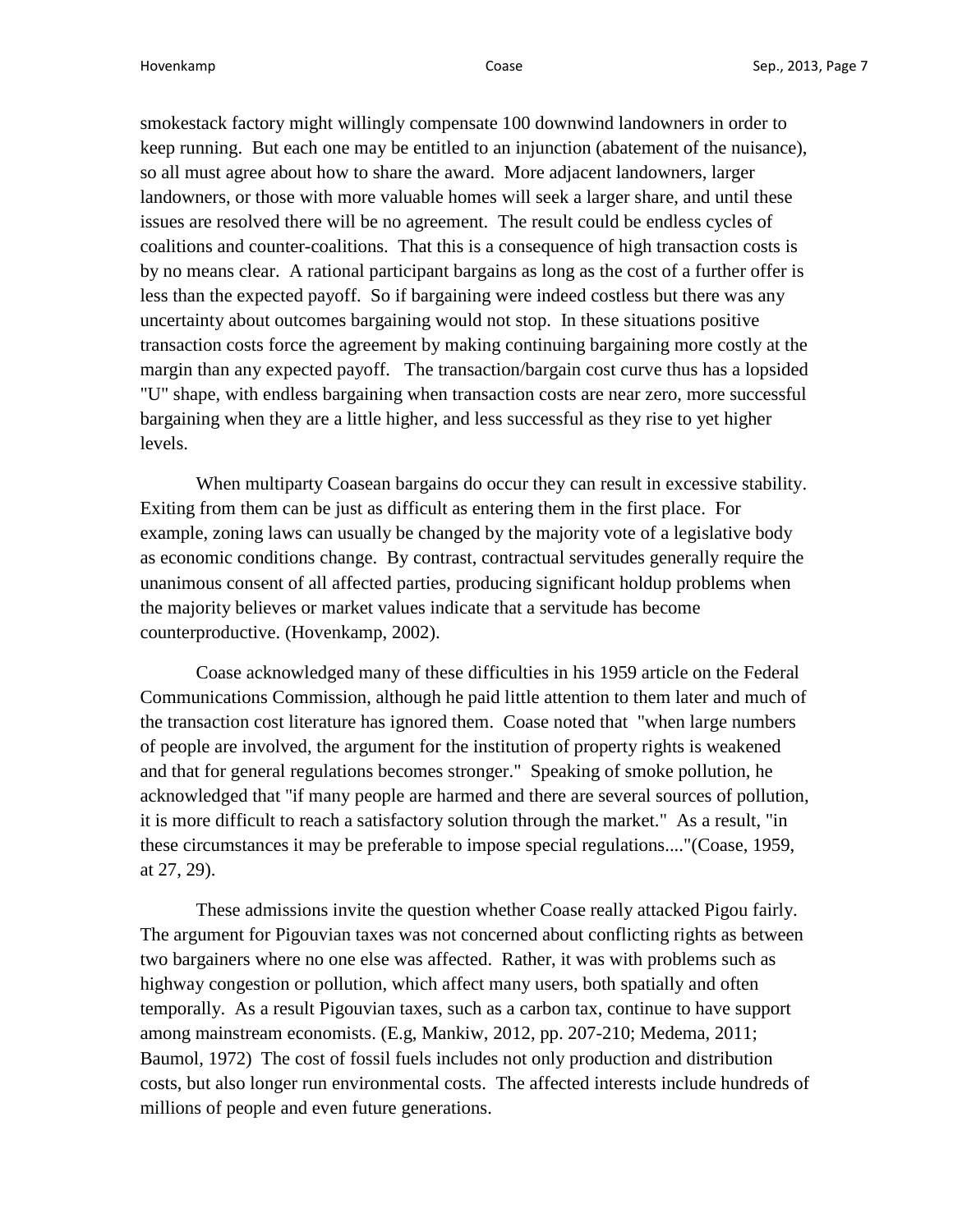In the 1960s and 1970s "The Nature of the Firm" was rediscovered. Together with "The Problem of Social Cost," they became cornerstones in the development of "New Institutional Economics" (NIE) and its variations, sometimes called "organizational economics" or "transaction cost economics." The earlier work of Oliver E. Williamson, particularly *Markets and Hierarchies*, probably did more than anything to bring "The Nature of the Firm" into the spotlight. (Williamson, 1975) NIE refocused economic study on "institutions," an idea developed by the first generation of institutionalist eocnomists a half century earlier, including Thorstein Veblen, Richard T. Ely, and John Commons. But NIE was dramatically different from the generally nontechnical, evolutionary, and often anti-marginalist conceptions of the original institutionalists. (Hovenkamp, 2013) The general thrust of NIE was to move economics away from large traditional markets to the study of very small ones, even viewing relationships inside the organization as a market. While the Coasean literature as applied to separate economic actors spoke of "transaction costs" as interfering with the efficient allocation of resources, the concept of "agency costs" came to describe costs internal to the firm that might obstruct efficient value maximization (e.g., Jensen & Meckling, 1976). Another result was more refined studies of the risk and cost profiles that firms faced in deciding whether and how to integrate, including the significant costs of making costly, specialized commitments to one's trading partner. (e.g., Klein, et al, 1978; Coase, 2000).

Coase made several other contributions to economics, including law and economics. One was his 1946 article "The Marginal Cost Controversy." In 1938 Harold Hotelling had argued that, because marginal cost pricing is essential to competition, outcomes in industries with very high fixed costs, such as railroads and electric utilities, would be suboptimal. (Hotelling 1938). Prices would be driven to marginal cost, with insufficient surplus to cover fixed costs. The correction was government subsidies permitting such firms to recoup their fixed cost investment. Coase's rejoinder was to develop the concept of two-part pricing, with an entry or access fee to cover the fixed cost component and a per use variable fee to cover the marginal component. (Coase, 1946). Most of the subsequent literature on Coase's argument concludes two things. *First*, two-part pricing will rarely yield optimal outcomes when competitive providers set their own prices, although they are often more efficient than purely linear pricing. Second, however, two part tariffs can be (and are) an effective way to encourage closerto-optimal output in price-regulated markets by bringing the per use price closer to marginal cost. (Tirole, 1988, pp. 142-146; Brown, et. al. 1992).

Two of Coase's important contributions in the early 1970s concerned the diverse topics of the durable goods monopolist and the scope of public goods. An article on durability and monopoly developed the "Coase conjecture" that in the very act of selling the monopolist of a durable good dissipates its monopoly power. (Coase, 1972) It ends up competing with its own previous output, resold on secondary markets. Durability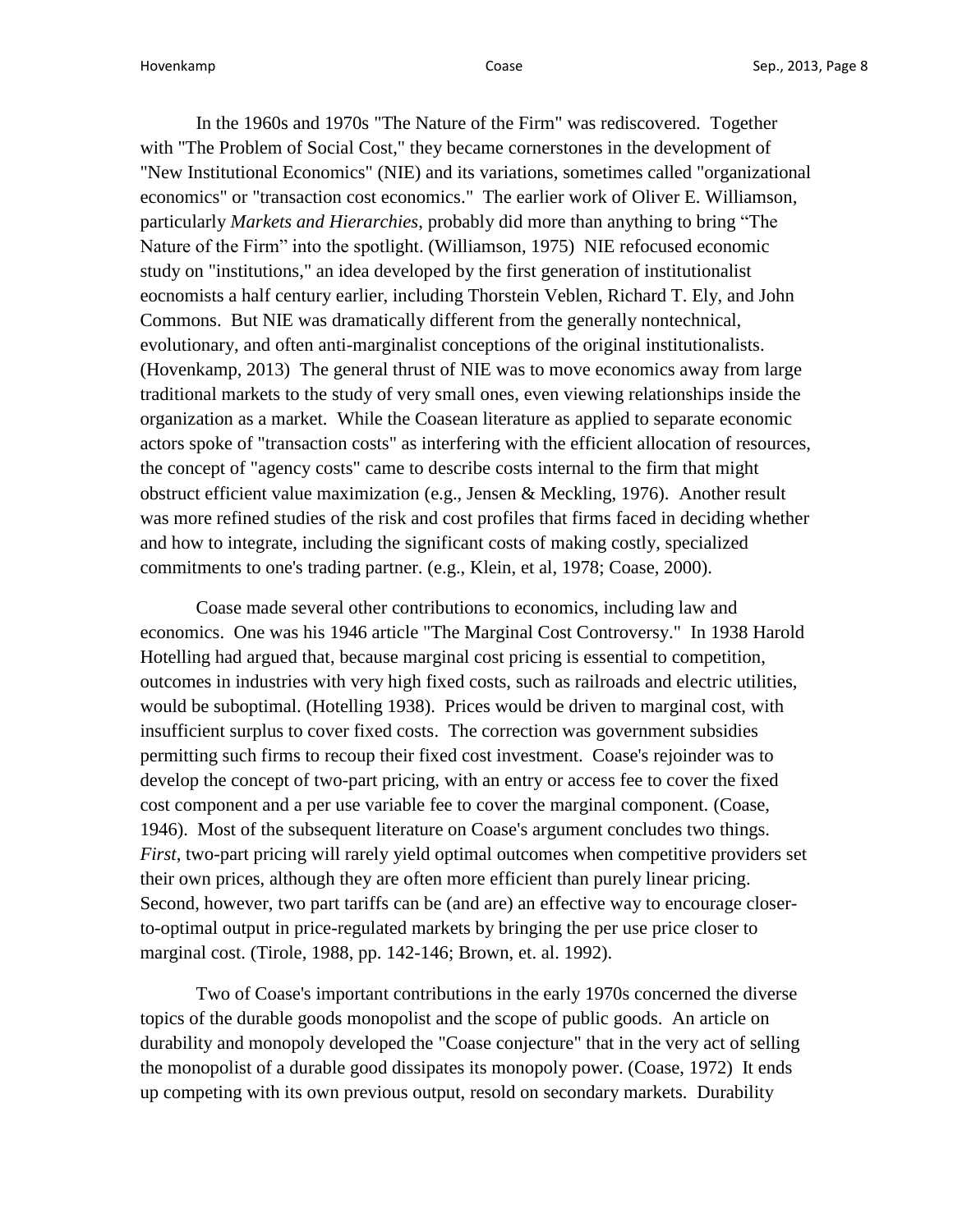varies considerably, from nearly perfect in the case of land (Coase's opening example) to highly imperfect in the case of clothing (a used suit at Goodwill is a poor competitor for a new suit at Macys). The value of such a monopolist's output, Coase argued, depends on its ability to make a credible commitment to limit future output. For example, while van Gogh's painting *The Starry Night* (1889) is priceless, people can obtain a copy for \$5 because the painting is in the public domain and no one can make a credible commitment that future output will be limited. In addition, the durable goods monopolist may be able to profit by leasing rather than selling.

In "The Lighthouse in Economics" (Coase, 1974) Coase wondered about the extent to which traditionally defined public goods really constitute a market failure. The lighthouse had appeared frequently in the economics literature as a public good that needed to be supplied by the government. However, Coase observed, privately owned lighthouses existed and were typically supported by a harbor tax or equivalent assessment against the vessels that benefitted from them. The real problem lay in developing an appropriate pricing mechanism and accounting for free riders -- in particular, ships that might pass without actually using the harbor, thus benefitting from the lighthouse without paying the tax. Later critics observed, however, that private lighthouses either did not exist at all or else were short-lived relatively unsuccessful ventures. (Bertrand, 2006; Barnett & Block, 2007). The harbor tax, if assessed by a public authority, was Pigouvian in any event.

Coase revisited many of the themes that defined his career in his Nobel Prize Lecture in 1991, entitled "The Institutional Structure of Production." (Coase, 1992). He reiterated the theme that transaction costs are what give the legal system its importance and called for further empirical study of the role of transaction costs in real world economies. He also lamented that his theories had been much less influential among economists than among lawyers -- a view that was largely undermined by Oliver Wililiamson's receipt of the Noble Prize in 2009. Coase's work remains as alive and controversial as ever, and has cast a long shadow on the disciplines of both economics and law.

#### **BIBLIOGRAPHY**

Bain JS (1959) Industrial Organization. Wiley, New York

Barnett W, Block W (2007) Coase and Van Zandt on lighthouses. Public Finance Rev. 35:710-733.

Baumol WJ (1972) On taxation and the control of externalities. Am. Econ. Rev. 62:307- 322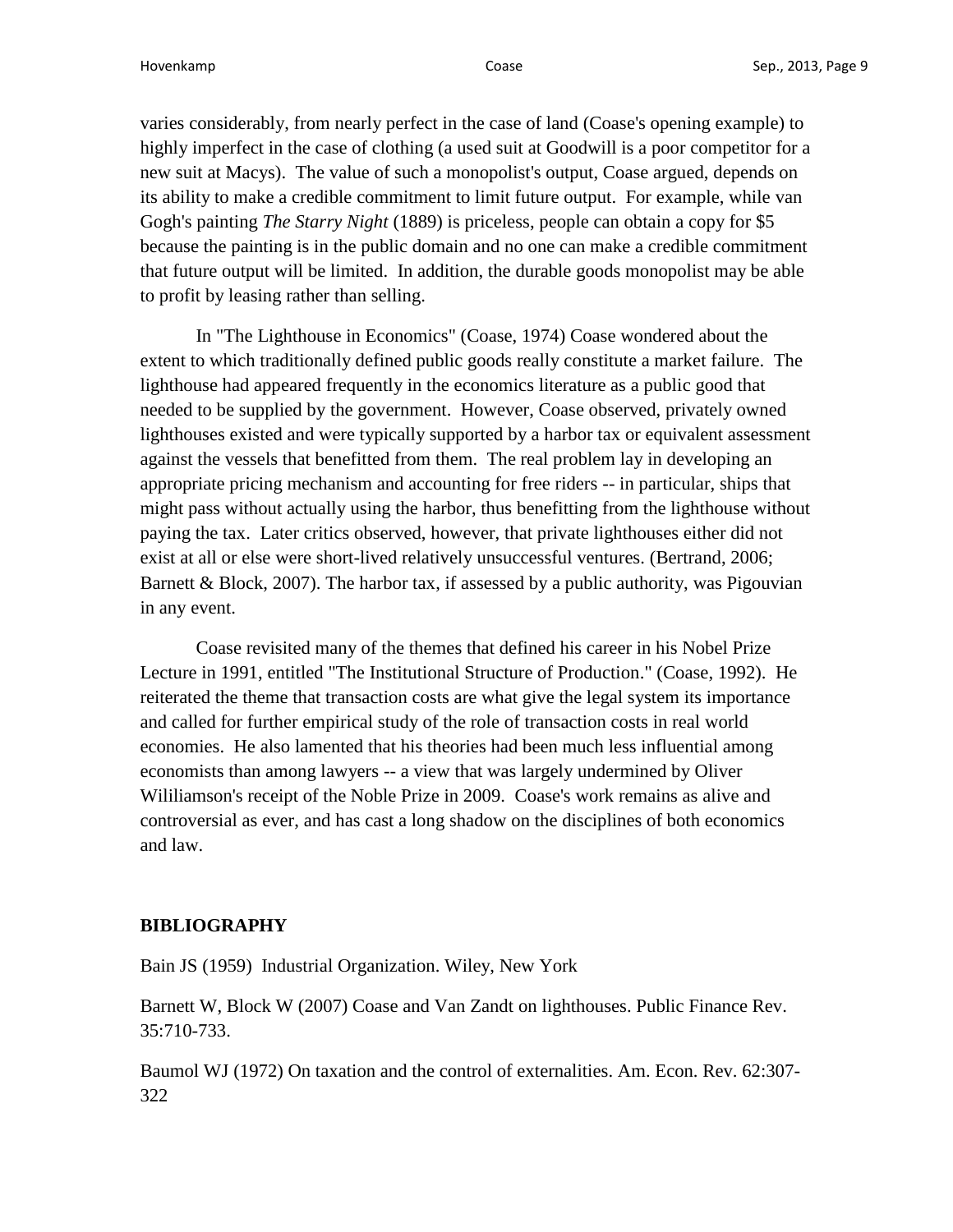Bertrand E (2006) The Coasean analysis of lighthouse financing: Myths and realities. Cambridge J. Econ. 30:389-402

Blaug M (2007) The fundamental theorems of modern welfare economics, Historically Contemplated. Hist.Pol.Econ. 39:2 185-207

Blum WJ, Kalven, H(1964) Public law perspectives on a private law problem--auto compensation plans. U. Chi. L. Rev. 31:641-723

Boulding KE(1942) The theory of the firm in the last ten years. Am.Econ.Rev. 32:791- 802

Brown DJ, Heller WP, Starr RM (1992) Two-part marginal cost pricing equilibria: Existence and efficiency. J.Econ. Theory 57:52-72

Calabresi G (1970) The cost of accidents: A legal and economic analysis. Yale Univ. Press, New Haven

Calabresi G, Melamed A (1972) Property rules, liability rules, and inalienability: One view of the cathedral. Harv.L.Rev. 85:1089-1128

Cheung SNS (1983) The contractual nature of the firm. J.L. & Econ. 26:1-21

Clark JM (1923) Studies in the Economics of Overhead Costs. Univ. of Chicago Press, Chicago

Coase RH (1937) The nature of the firm. Economica. 4 (n.s.): 386-405

Coase RH (1946) The marginal cost controversy. Economica 13:169-182

Coase RH (1959) The federal communications commission. J.L. & Econ. 2:1-40

Coase RH (1960) The problem of social cost. J.L. & Econ. 3:1-44

Coase RH (1972) Durability and monopoly. J.L. & Econ. 15:143-149

Coase RH (1974) The lighthouse in economics. J.L. & Econ.17:357-376

Coase RH (1988a) The nature of the firm: Origin. J.L. Econ. & Org., 4:3-17

Coase RH (1988) The firm, the market and the law. Univ. of Chicago Press: Chicago

Coase RH (1992) The institutional structure of production. Am.Econ.Rev. 82:713-719

Coase RH (1994) Duncan Black. In Ronald H. Coase, Essays on economics and economists. Univ. of Chicago Press, Chicago, pp 187-189.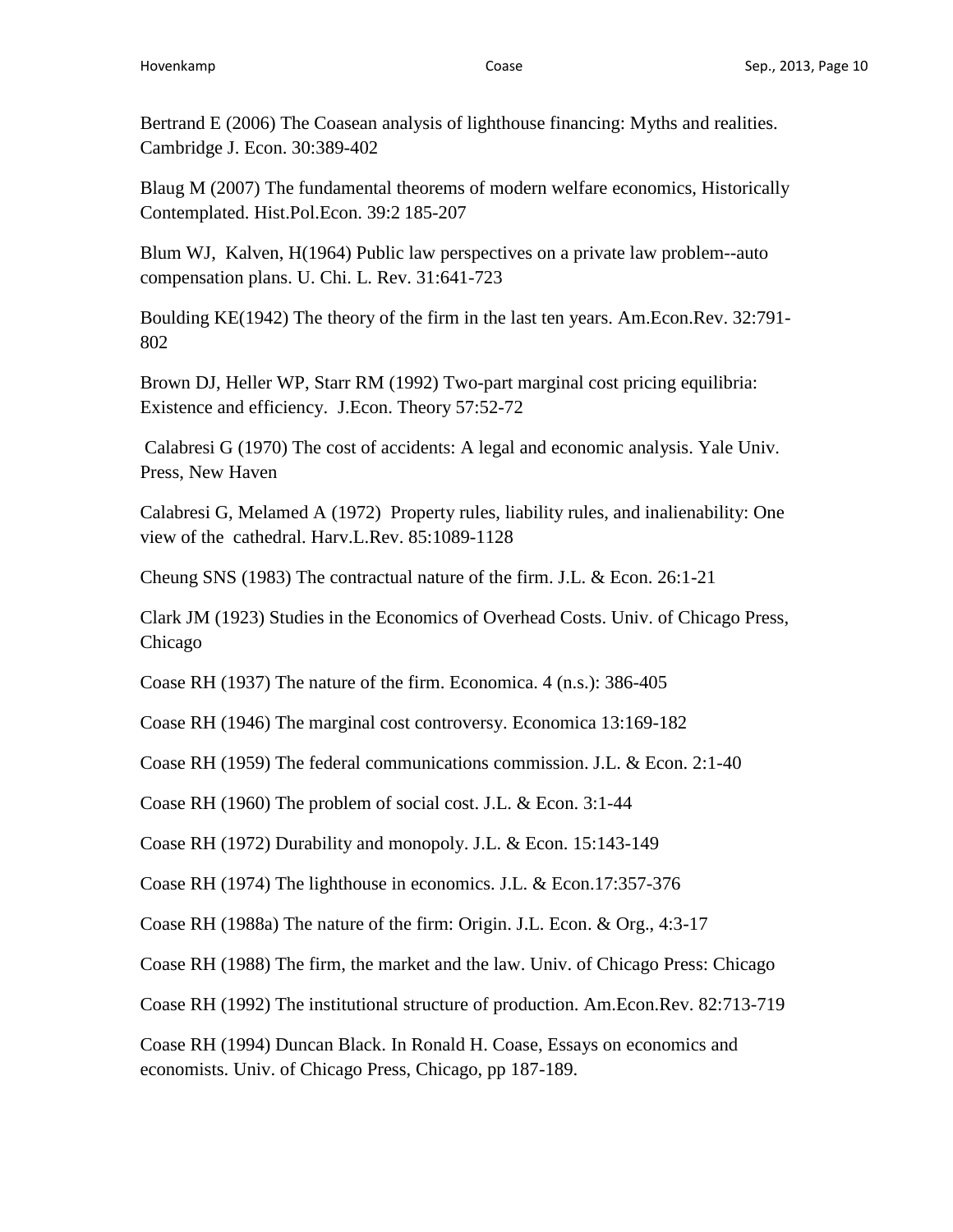Coase (2000) The acquisition of fisher body by General Motors. J.L. & Econ. 43:15-32

Ellickson RC (1973) Alternatives to zoning: Covenants, nuisance rules, and fines as land use controls. U. Chi. L. Rev. 40:681-781

Hotelling H (1938) The general welfare in relation to problems of taxation and of railway and utility rates. Econometrica 6:242-269

Hovenkamp H (1990) Marginal Utility and the Coase Theorem. Cornell L. Rev. 75: 783- 801

Hovenkamp H (2002) Bargaining in Coasean markets: Servitudes and alternative land use controls. J.Corp.L. 27:519-530

Hovenkamp H (2011) Coase, institutionalism, and the origins of law and economics. 86 Ind.L.J. 86:499-542

Hovenkamp H (2013). The opening of american law: Neoclassical legal thought, 1870- 1970. Oxford Univ. Press: New York

Jensen MC, Meckling WH (1976) Theory of the firm: Managerial behavior, agency costs and ownership structure. J. Fin. Econ. 3:305-360

Kahneman D, et al (1990) Experimental Tests of the Endowment Effect and the Coase Theorem. J.Pol.Econ. 98: 1325-1346

Klein B et al (1978) Vertical integration, appropriable rents, and the competitive contracting process. J.L. & Econ. 21:297-326

Krier JE, Schwab SJ (1995), Property rules and liability rules: The cathedral in another light, New York University Law Review, 70:440-483

Mankiw NG (2012) Principles of economics (6th ed.) Cengage Learning, Independence, Ky

Marshall A (1890; 8th ed. 1920), Principles of economics. Macmillan, London

Medema SG (2013) Rethinking market failure: 'The problem of social cost' before the 'Coase Theorem' (SSRN working paper, Jan. 25, 2013), available at [http://papers.ssrn.com/sol3/papers.cfm?abstract\\_id=2188728](http://papers.ssrn.com/sol3/papers.cfm?abstract_id=2188728)

Medema SG (2011) Of Coase and carbon: The Coase theorem in environmental economics, 1960-1979 (SSRN working paper, Dec. 20, 2011), available at [http://papers.ssrn.com/sol3/papers.cfm?abstract\\_id=1929086](http://papers.ssrn.com/sol3/papers.cfm?abstract_id=1929086)

Pigou AC (1928) An analysis of supply. Econ. J. 38:238-257